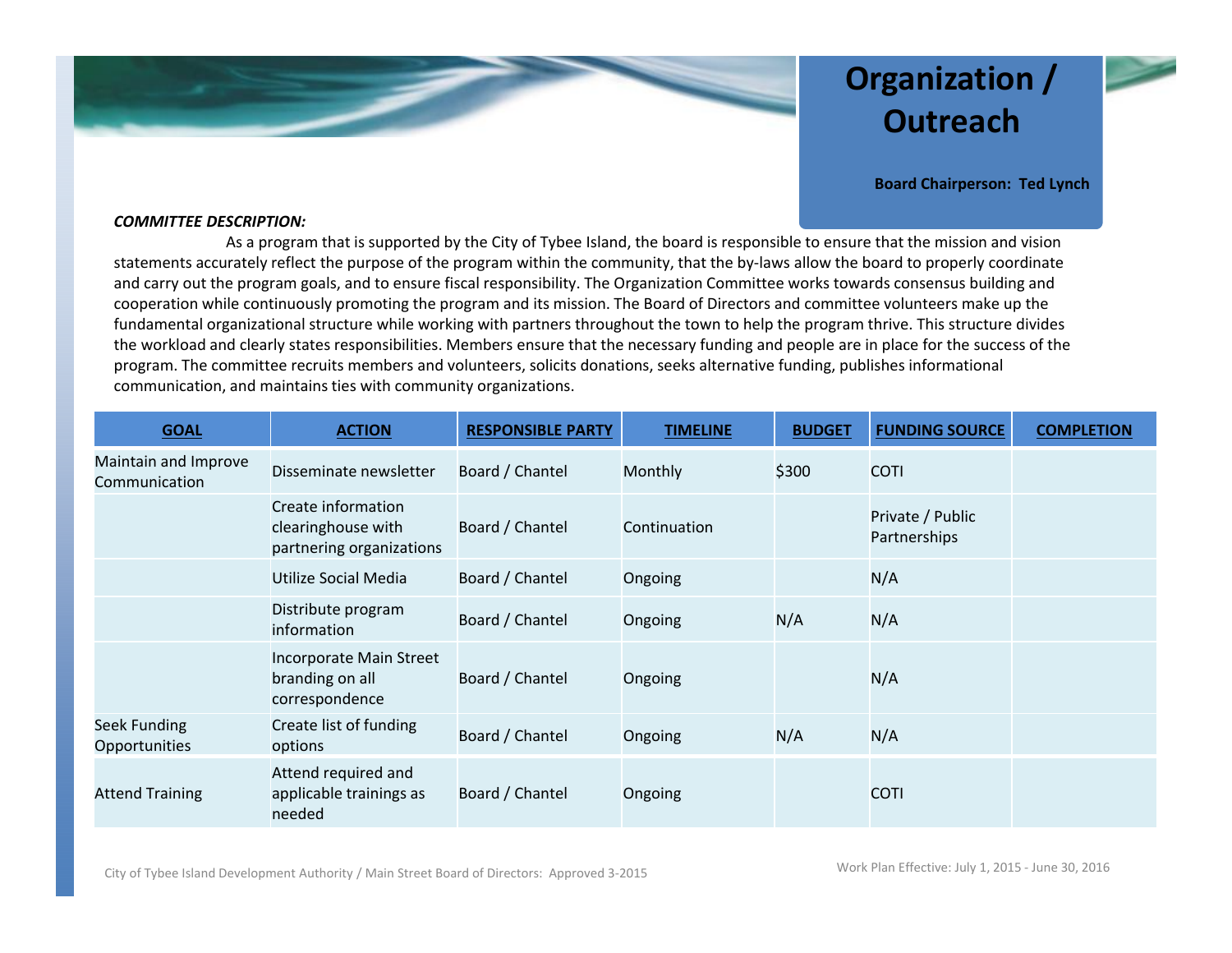

### **Committee Description:**

The Business Assistance Committee (BAC) works to strengthen and diversify the economic base by retaining businesses and recruiting new businesses. The BAC must have a thorough understanding of the commercial district's economic condition and best opportunities, monitor economic performances and focus on incremental changes that will

# **Business Assistance**

**Board Liaison: Ted Lynch**

improve the areas foundation. The BAC will seek opportunities for financial incentives and, tax benefits, changing trends, preservation, etc. that help stimulate quality economic growth. capital for building rehabilitations that will benefit local businesses and the community, as well as, continue to educate business owners on entrepreneurship

| <b>GOAL</b>                                                        | <b>ACTION</b>                                                             | <b>RESPONSIBLE PARTY</b>       | <b>TIMELINE</b> | <b>BUDGET</b> | <b>FUNDING</b><br><b>SOURCE</b> | <b>COMPLETION</b> |
|--------------------------------------------------------------------|---------------------------------------------------------------------------|--------------------------------|-----------------|---------------|---------------------------------|-------------------|
| Host Ribbon-Cutting Events                                         | Collaborate with merchants<br>and City Officials                          | Committee /<br>Board / Chantel | Ongoing         | N/A           | N/A                             |                   |
| Improve / Change Locals<br><b>Appreciation Card Program</b>        | Meet with merchants to review Committee /<br>and restructure as necessary | Board / Chantel                | Jun-15          |               | N/A                             |                   |
| <b>Track Vacant Commercial</b><br>Properties                       | Receive updates from<br>commercial realtors &<br>property owners;         | Committee /<br>Chantel         | Ongoing         | N/A           | N/A                             |                   |
|                                                                    | Update online information with Chantel<br>pictures                        |                                | Ongoing         | N/A           | N/A                             |                   |
| Increase Volunteerism for TIIP Manage the Info Hut with<br>Program | assistance from Visit Tybee                                               | Chantel                        | Ongoing         | N/A           | Visit Tybee<br>(staffing);      |                   |
|                                                                    |                                                                           |                                |                 |               | <b>COTI</b><br>(maintenance)    |                   |
| Host Merchant Meet-Ups                                             | Set topics and schedule<br>quarterly / as necessary                       | Committee                      | Ongoing         |               | N/A                             |                   |
| Update the property<br>inventory database                          | Research changes since 2010                                               | Chantel                        | Ongoing         | N/A           | N/A                             |                   |

# Additional Opportunities: 1) Increase diversity of shops. 2) host business networking events

City of Tybee Island Development Authority / Main Street Board of Directors: Approved 3-2015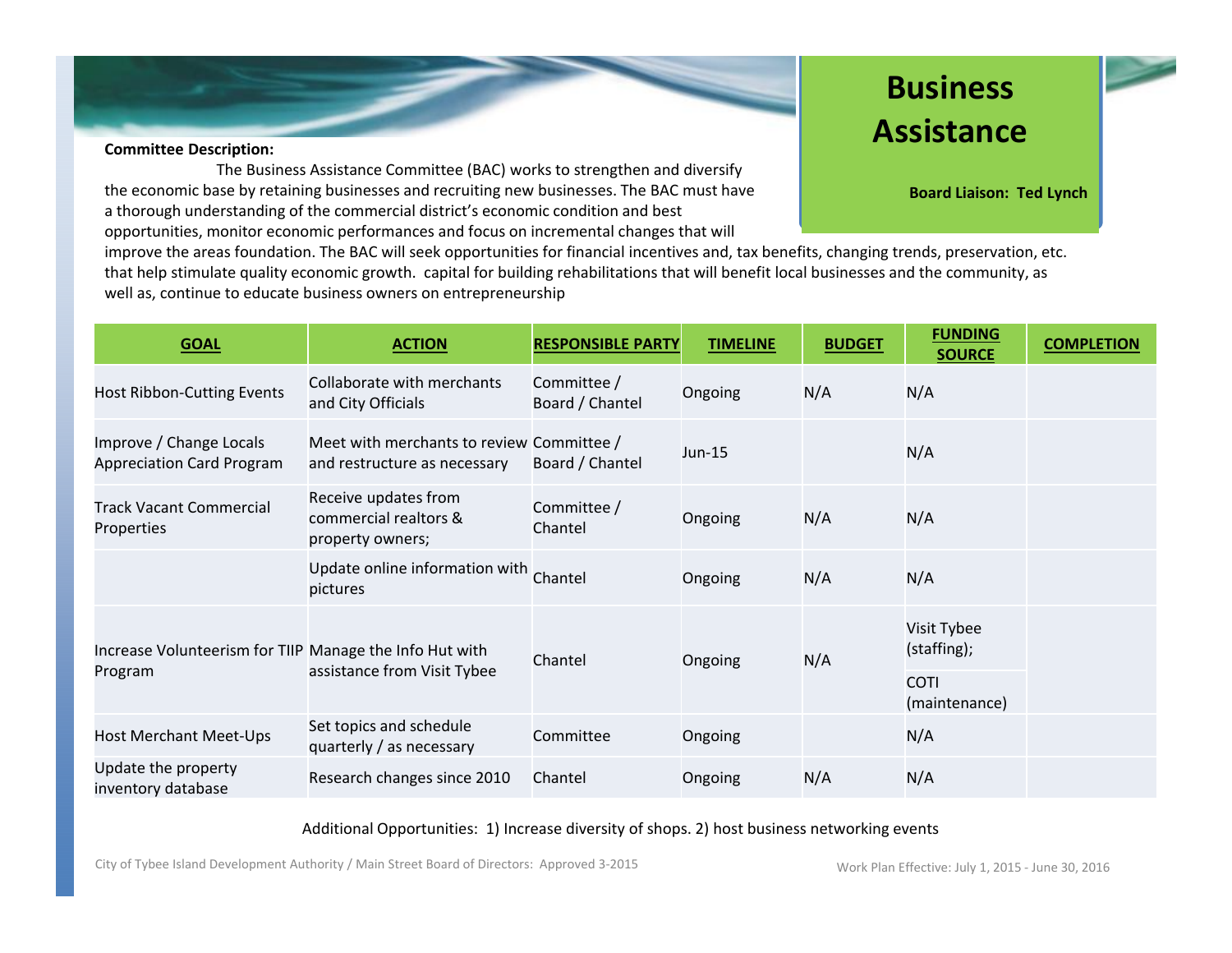# **Design / Historic Preservation**

**Board Liaison: Vicki Hammons**

## **Committee Description:**

The Design Committee plays <sup>a</sup> vital role in preserving and enhancing the physical appearance of Tybee Island within commercial areas and provides support of Historic Preservation efforts as part of the city's goals to preserve the character of the island. Well planned design provides an area attractive to shoppers, investors, business owners and visitors. This is accomplished by capitalizing on the best assets, such as historic features. Some design elements to creating an inviting atmosphere are attractive window displays, public parking space, building improvements, sidewalks, street lighting, and landscaping. Design activities also include instilling good maintenance practices, rehabilitating historic buildings, encouraging appropriate new construction and developing appropriate design management systems. .

| <b>GOAL</b>                                  | <b>ACTION</b>                                                                                                             | <b>RESPONSIBLE</b><br><b>PARTY</b> | <b>TIMELINE</b>          | <b>BUDGET</b>                  | <b>FUNDING</b><br><b>SOURCE</b>             | <b>COMPLETION</b> |
|----------------------------------------------|---------------------------------------------------------------------------------------------------------------------------|------------------------------------|--------------------------|--------------------------------|---------------------------------------------|-------------------|
| <b>Create Design Guidelines</b>              | <b>Support Historic</b><br><b>Preservation Commission</b><br>and City of Tybee Island<br>with construction of<br>document | Committee /<br>HPC / Chantel       | Current - August<br>2015 | N/A                            | <b>TIHS/COTI</b>                            |                   |
| <b>Award Façade Grants</b>                   | Share information with<br>and assist Merchants with<br>design elements as<br>necessary                                    | Committee /<br>Board               | Current                  | \$1500<br>$(5500 \text{ ea.})$ | Donation-<br>included in COTI:<br>MS budget |                   |
| Increase Revolving Loan<br>Fund applications | Encourage property owners<br>to seek available low<br>interest loans                                                      | Committee /<br>Board / Chantel     | Ongoing                  | N/A                            | Property Owner /<br><b>Funding Agency</b>   |                   |
|                                              | Assist in application<br>preparation (writing /<br>submission) as appropriate                                             | Chantel                            | Ongoing                  | N/A                            | N/A                                         |                   |

Additional Opportunities: 1) Host Historic Preservation "hands on" activities. 2) Expand streetscape improvements, 3) Assist City with building rehabilitation information (i.e.. code review, etc.)